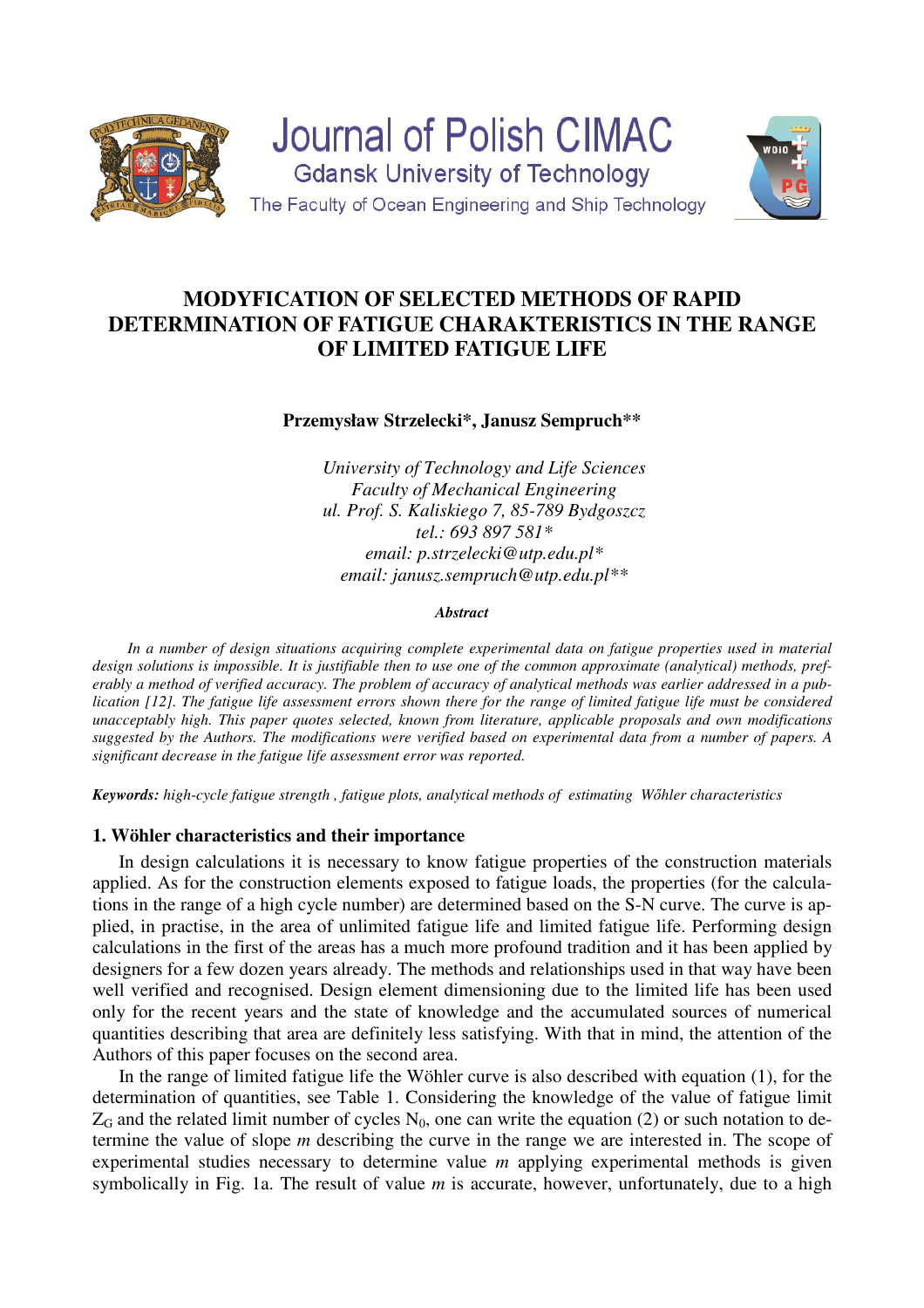number of samples which would need to be brought to fatigue damage, it is time-consuming. For example norm [9] recommends performing tests at a minimum of 5 load levels and at least 3 samples for each, which gives us at least 15 samples to be damaged. Besides the result is conservative in a sense of being related to the conditions of the test.

$$
\sigma_a^m N = const.,\tag{1}
$$

$$
\sigma_a^m N = Z_G^m N_0,\tag{2}
$$

$$
m = \frac{\log(\frac{N_o}{N})}{\log(\frac{\sigma_a}{Z_G})},\tag{3}
$$



*Fig. 1. Method of plotting the S-N curve according to a) experimental and b) analytic approach according to the FITNET method* 

| Method characteristics                                                                                                                                       |                              | Determined<br>quantities                                                     | Model applied                                                                                  | Required<br>input quan-<br>tities                                                       |  |
|--------------------------------------------------------------------------------------------------------------------------------------------------------------|------------------------------|------------------------------------------------------------------------------|------------------------------------------------------------------------------------------------|-----------------------------------------------------------------------------------------|--|
| range calcula<br>High-cycle<br>tions                                                                                                                         | Real fatigue<br>factor       | $\delta$ – real fatigue<br>factor in the<br>range of limited<br>fatigue life | $\delta = \frac{Z_N}{\sigma_{n\,a}}$<br>$Z_N = Z_G \frac{m}{N_0} \frac{N}{N_0}$                | $Z_G$ , $\sigma_a$ , $\sigma_m$ ,<br>$\varepsilon$ , $\beta$ , N, N <sub>0</sub> ,<br>m |  |
| Hypotheses of totalling<br>of fatigue damage in<br>the aspect of stress                                                                                      | Palmgren-Miner<br>hypothesis | $D_n$ – admissible<br>sum of accumu-<br>lated damage                         | $D_{PM} = \sum_{i=1}^{n_i} \frac{n_i}{N_i}$<br>$N_i = \left(\frac{Z_G}{\sigma_a}\right)^m N_o$ | $\sigma_{ab}$ $n_b$ $N_0$ ,<br>$Z_G$ , m                                                |  |
| Legend:                                                                                                                                                      |                              |                                                                              |                                                                                                |                                                                                         |  |
| $Z_G$ – fatigue limit, $\sigma_a$ – stress amplitude, $\sigma_m$ – mean stress, $\varepsilon$ – object size coefficient, $\beta$ – notch effect coefficient, |                              |                                                                              |                                                                                                |                                                                                         |  |
| N – executed number of cycles, N <sub>0</sub> – limit number of cycles, N <sub>i</sub> – executed number of cycles at a given load lev-                      |                              |                                                                              |                                                                                                |                                                                                         |  |

el, m – exponent.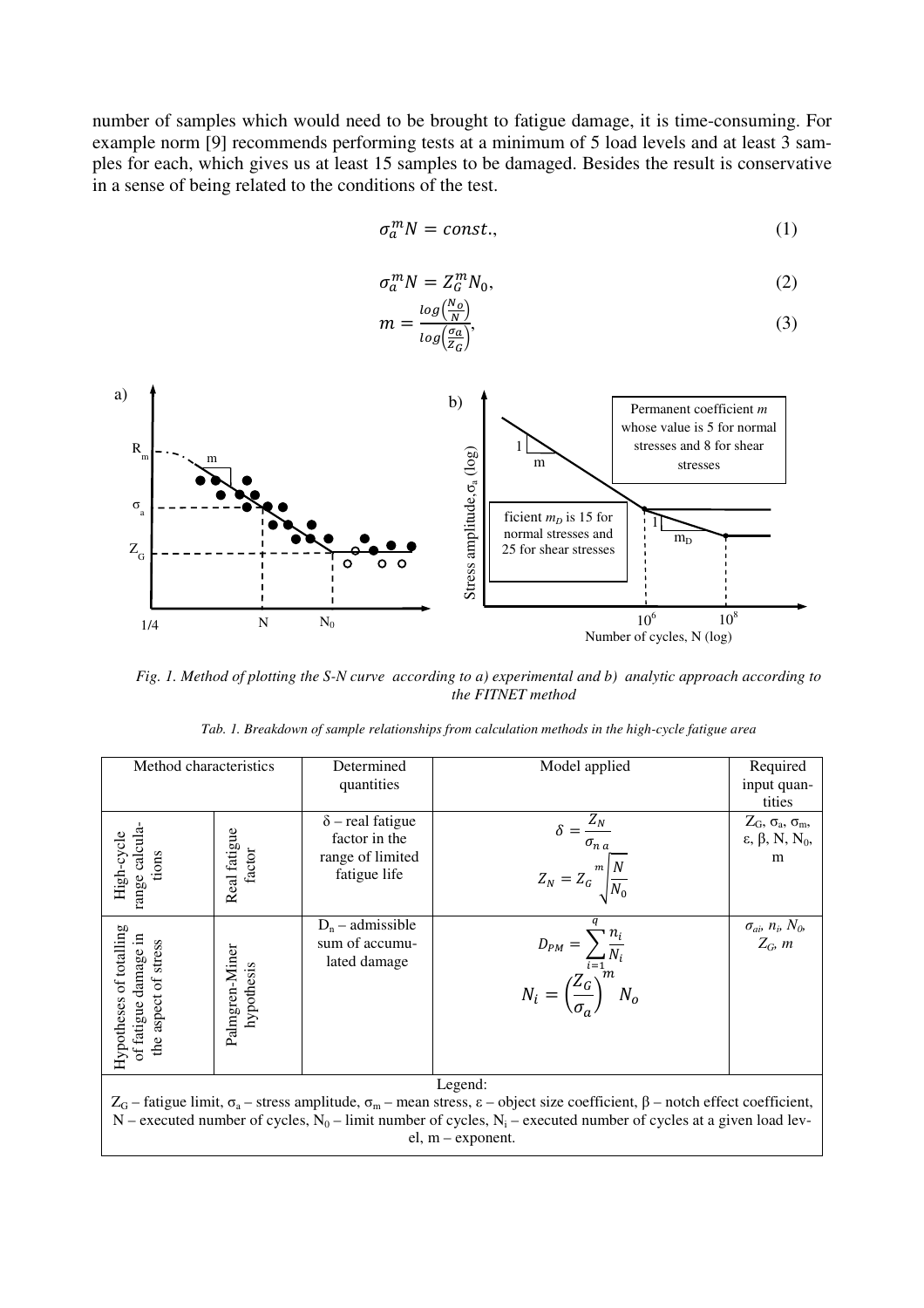The importance of knowing exponent *m,* shown with selected examples, is given in Table 1. Table 1 presents sample notations connected with performing calculations of the values of the real fatigue factor and the values of fatigue damage determined according to the hypothesis by Palmgren - Miner. More details on the importance of that quantity in fatigue calculations are provided by the authors of monographs, e.g. [4].

**2. Selected methods of acquiring fatigue characteristics and developing the paper hypothesis** 

Acquiring data on the fatigue characteristics (mostly equation exponent) can be made experimentally (treating the method as accurate) or with the analytic method, treating the method to be approximate.

The experimental method is described in detail in a number of norms, e.g. [9]. Sample analytic methods, namely the FITNET method and the method from the publication [5], were described in article [13]*.* The methods were selected for verification since they refer to fatigue life in the range of limited fatigue life. Those are the methods which have been proposed relatively recently, to address practical applications by experts. Besides determining the fatigue curve, according to the authors of those methods, can be supported by performing a simple experiment which involves a static test of determining material tensile strength. The verification of the accuracy of calculations of those methods is addressed in paper [12], which demonstrates considerable errors in the fatigue life assessment. For selected conditions the errors range from 14% to 573 %.

The authors of this paper have formulated a working hypothesis of the justifiability of a modified, analytically-experimental, approach which would involve the use of common analytical methods and a partial support from a simple fatigue experiment, own or provided in literature. Applying common methods of rapid determining of fatigue characteristics, offered in literature, accompanied by experimental support, it is possible to obtain satisfactory approximation accuracy result of the estimation for accurate characteristics. The aim of the paper is to verify, in a selected field, the above hypothesis.

#### **3. Analytic-experimental method – own proposal**

The own proposal has been based on the notations of FITNET procedure. Since, as demonstrated, determining characteristics according to FITNET methodology in the range of limited fatigue life is insufficiently accurate, the procedure of plotting the S-N curve in that range has been modified. The modification involves the variation of coefficient *m* in a wider range than in in the



*Fig. 2. Proposed modified curve*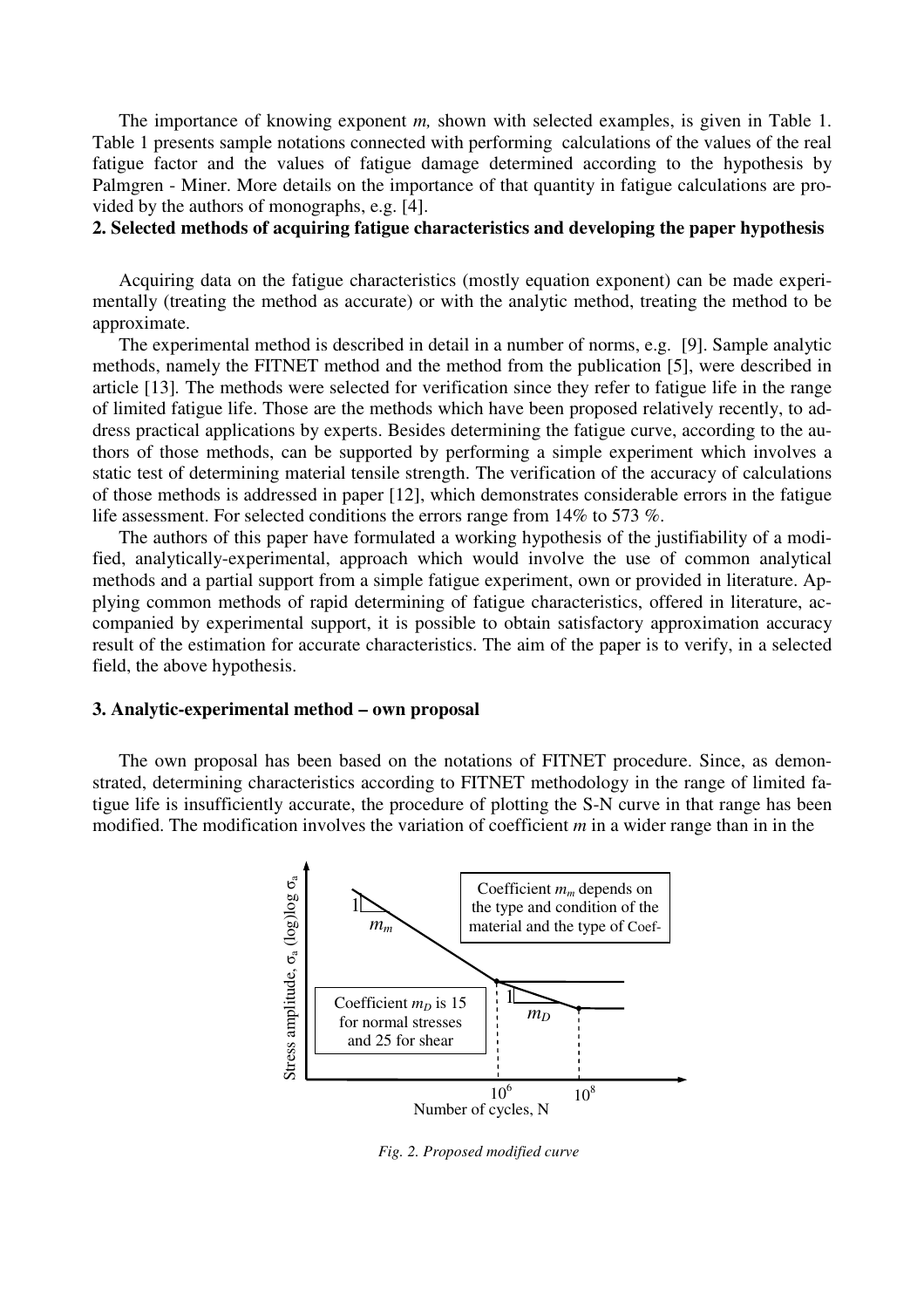original methodology. Coefficient m depended on the type of material and the type of load. The numerical values of the slope used to implement that idea will be proposed based on the literature data and experiments. Fig. 2 presents, in a form of a diagram, the way the S-N curve is plotted according to the modified FITNET method. Plotting the curve in the range of unlimited fatigue life is made following the original method.

## **4. Verification of the hypothesis**

## **4.1. Conditions of verification**

Setting-up of the values of exponent  $m_m$  (symbols, see Fig. 2) for the reporting verification range in this paper is given in Table 2. The data are taken from papers [2,4,5,8] in which the ranges of variation of coefficient *m* are quoted.

| Type material   | State              | Data source  | Value of coefficient $m_m$ |              |
|-----------------|--------------------|--------------|----------------------------|--------------|
|                 |                    |              | Normal stress              | Shear stress |
| Steel           | Smooth specimen    | [2],[4],[8]  | 12                         | 12           |
| Steel           | Element with notch | $[4]$ , [5]  |                            |              |
| Steel           | Heat treatment     | $[4]$        | 18                         | 18           |
| Iron            | Smooth specimen    | Own proposal | 11                         |              |
| Aluminium alloy | Smooth specimen    | Own proposal | 8                          |              |

*Tab. 2. Values of the slope m<sup>m</sup>*

At attempt at generalising the notation of value *m* involves formulating a general equation describing the dependence of slope  $m$  on the value of the ratio of the yield limit  $(R_e)$  to tensile strength  $(R_m)$ . The notation has been presented as equations (4) and (5). To differentiate from the values in Table 2, symbol  $m_e$  has been introduced. In those equations there was assumed limiting the range of limited fatigue life in advance, by value  $0.9 \text{ R}_e$ .

$$
m_e = \frac{\log(\frac{10^6}{N_{Re}})}{\log(\frac{0.9 R_e}{Z_G})},\tag{4}
$$

$$
N_{Re} = 400 \left(\frac{R_e}{R_m}\right)^{-10},\tag{5}
$$

Fig. 3a presents the regression curve described with equation (5). The curve was plotted based on the experimental data reported in literature (quoted in Table 3). For the curve plotted in that way the coefficient of correlation is 0.831, while the graphic interpretation of the formula (4) is presented in Fig. 3b.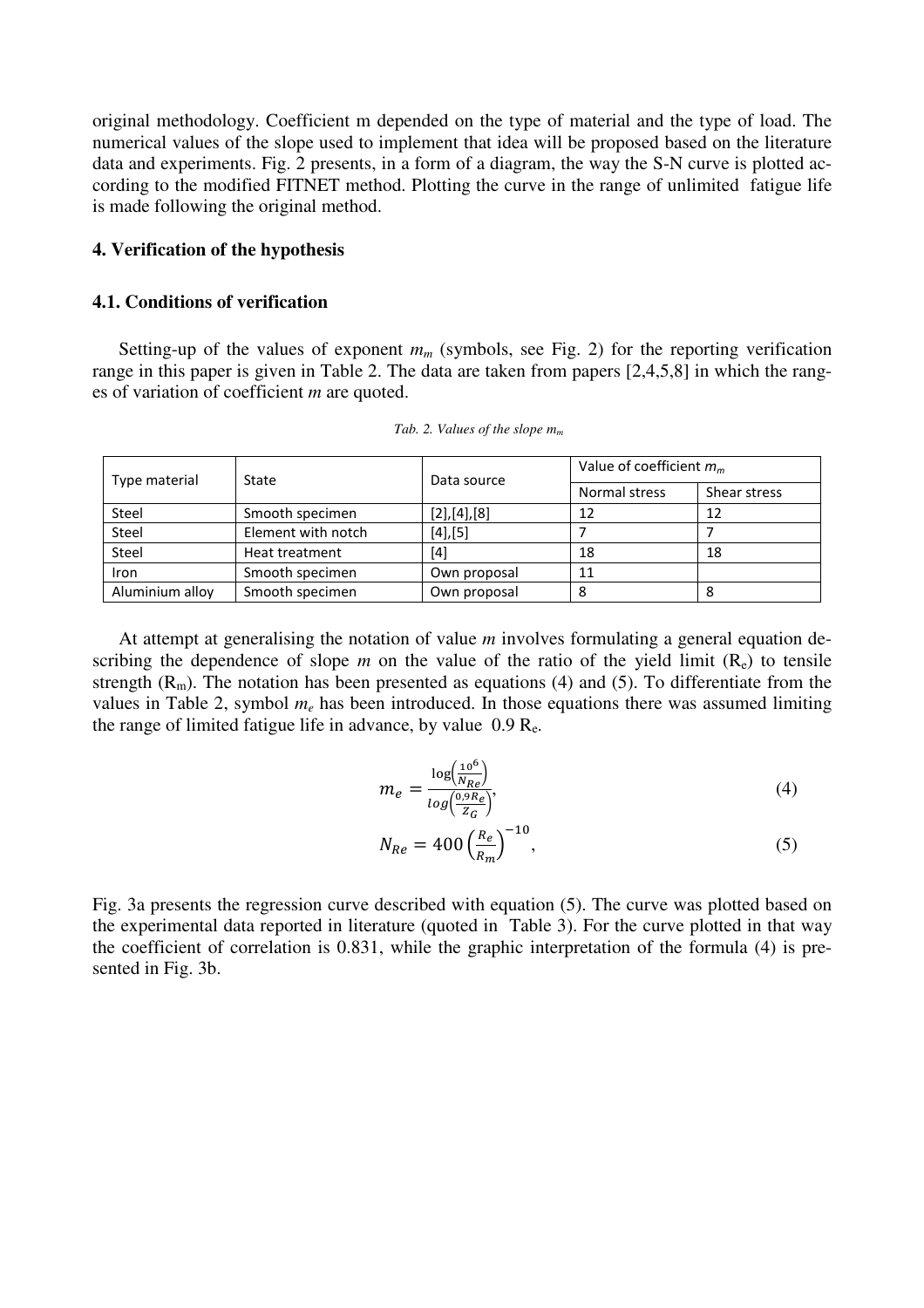

*Fig. 2. a) Relationship between the number of cycles until damage and the ratio of Re /Rm, b) graphic representation of symbols from formula 4* 

#### **4.2. Results of the verification**

The verification of the proposed analytical-experimental approach was made based on the calculations for the stress amplitude corresponding to the level of  $10<sup>5</sup>$  cycles on the experimental curve. A comparison was made between the fatigue life determined from the experimental curve (namely  $10^5$  cycles) with the fatigue life determined for the same stress amplitude from the estimated curve. The results of that comparison are shown in Table 4. The results of the fatigue life assessment error range from 12% to 286%. A graphic representation of selected results of curve calculations estimated according to the original FITNET method and the modified method are given in Figs. 4a, 4b and 4c.

| Material        | Value of slope<br>$m$ according to<br>the experiment |        | $R_e/R_m$ | Number of cycles for<br>crossing of 0.9 of the<br>yield limit with the ex-<br>perimental curve | Calculated number<br>of cycles $N_{Re}$ | Determined val-<br>ue of slope<br>$\boldsymbol{m}$ |
|-----------------|------------------------------------------------------|--------|-----------|------------------------------------------------------------------------------------------------|-----------------------------------------|----------------------------------------------------|
| S355J0          | 12,3                                                 | $[12]$ | 0.74      | $2.21 \times 10^3$                                                                             | $8.41 \times 10^3$                      | 12.3                                               |
| C40             | 12.8                                                 | [1]    | 0.60      | $1.10\times10^{5}$                                                                             | $7.11 \times 10^4$                      | 15.1                                               |
| C <sub>45</sub> | 11.1                                                 | [6]    | 0.52      | $4.46 \times 10^{5}$                                                                           | $2.61 \times 10^5$                      | 29.8                                               |
| 34CrMo4         | 8.4                                                  | [1]    | 0.72      | $4.63 \times 10^{4}$                                                                           | $1.09\times10^{4}$                      | 12.5                                               |
| 42CrMo4         | 23.2                                                 | $[1]$  | 0.73      | $4.09 \times 10^{4}$                                                                           | $9.54 \times 10^3$                      | 12.4                                               |
| 42CrMoS4        | 14                                                   | $[10]$ | 0.91      | $1.30 \times 10^{3}$                                                                           | $1.03 \times 10^{3}$                    | 11.5                                               |
| D38MSV5S        | 17.7                                                 | [4]    | 0.69      | $3.16 \times 10^{3}$                                                                           | $1.58\times10^{4}$                      | 12.7                                               |

*Tab. 3. Comparison of the recorded fatigue life according to the proposal conditioning 0.9 value of the yield limit with the number of cycles until damage and the experimental data.* 

An attempt at generalising the notation of value *m* was verified for the materials specified in column 1 Table 3. The table makes it possible to compare exponent *m* taken directly from the experiment (column 2) with the value estimated based on Fig. 3a (the last column).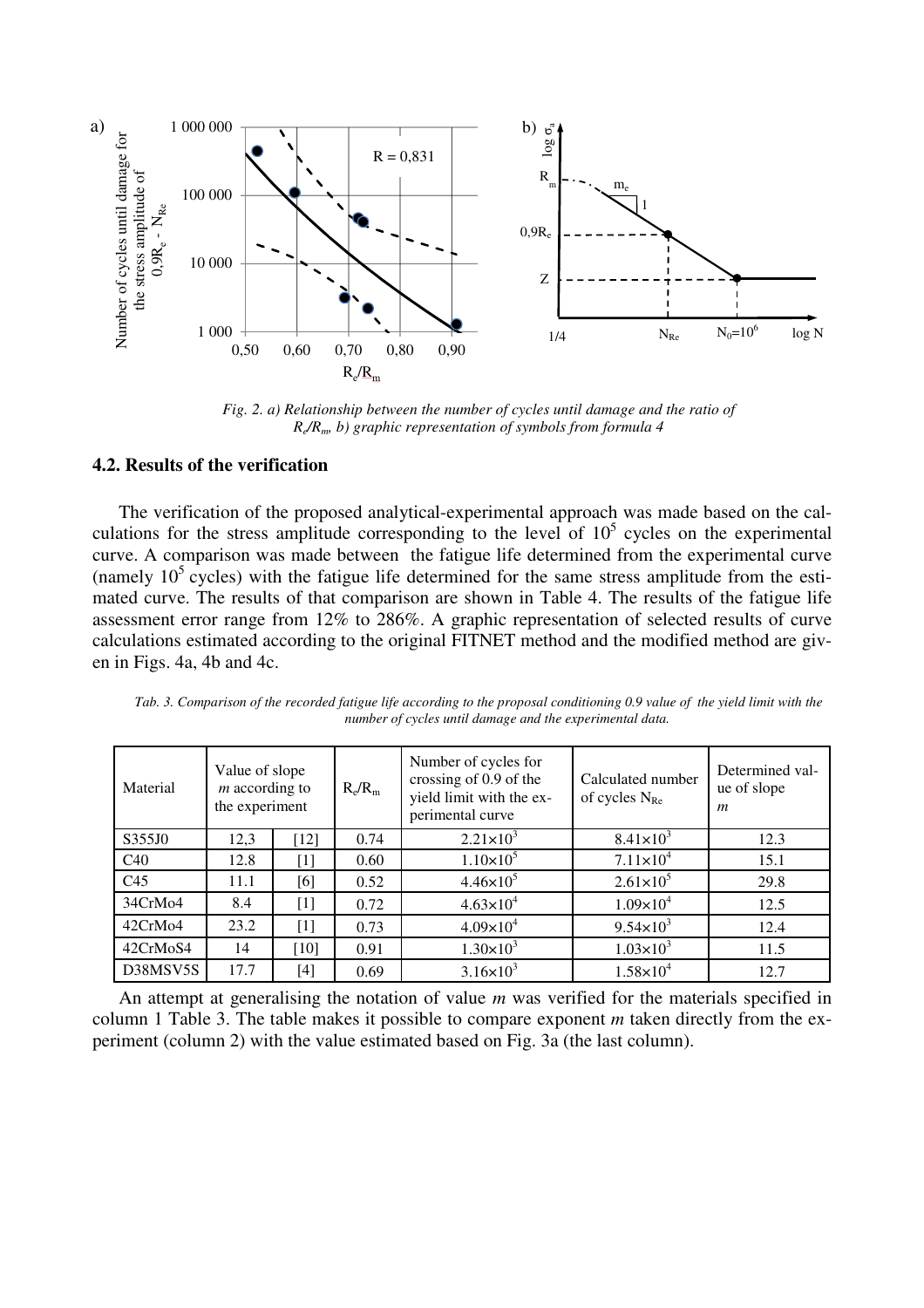| Material        | Value of slope<br>$m$ according to<br>the experiment |                   | Value<br>$\sigma$ f<br>slope $m$ | Number of<br>cycles until<br>damage | Difference between the<br>experimentally deter-<br>mined number of cy-<br>cles and the number of<br>cycles recorded | Fatigue life as-<br>sessment<br>error<br>[%] |
|-----------------|------------------------------------------------------|-------------------|----------------------------------|-------------------------------------|---------------------------------------------------------------------------------------------------------------------|----------------------------------------------|
| Normal stresses |                                                      |                   |                                  |                                     |                                                                                                                     |                                              |
| <b>S235JR</b>   | 11.5                                                 | $[9]$             | 12                               | $9.4 \times 10^{3}$                 | $9.1 \times 10^{4}$                                                                                                 | 91                                           |
| S355J0          | 12.3                                                 | $[13]$            | 12                               | $3.9 \times 10^{5}$                 | $-2.9 \times 10^5$                                                                                                  | $-286$                                       |
| E355            | 18.8                                                 | $[3]$             | 12                               | $3.1 \times 10^5$                   | $-2.1 \times 10^5$                                                                                                  | $-214$                                       |
| C40             | 12.8                                                 | $[2]$             | 12                               | $1.12 \times 10^5$                  | $-1.2 \times 10^4$                                                                                                  | $-12$                                        |
| C <sub>45</sub> | 11.1                                                 | $[7]$             | 12                               | $1.16 \times 10^{5}$                | $-1.6 \times 10^{4}$                                                                                                | $-16$                                        |
| 15Cr2           | 20                                                   | $[9]$             | 18                               | $3.6 \times 10^{3}$                 | $9.6 \times 10^{4}$                                                                                                 | 96                                           |
| 14CrMoV69       | 16.1                                                 | $[2]$             | 18                               | $4.1 \times 10^{2}$                 | $9.96 \times 10^{4}$                                                                                                | 99,6                                         |
| 30CrNiMo8       | 11.7                                                 | $[12]$            | 18                               | $1.3 \times 10^5$                   | $-3 \times 10^4$                                                                                                    | $-30$                                        |
| 34CrMo4         | 8.4                                                  | $[2]$             | 12                               | $3.8 \times 10^{4}$                 | $6.2 \times 10^{4}$                                                                                                 | 62                                           |
| 42CrMo4         | 23.2                                                 | $\lceil 2 \rceil$ | 12                               | $1.7 \times 10^{4}$                 | $8.3 \times 10^{4}$                                                                                                 | 82                                           |
| 42CrMoS4        | 14                                                   | $[11]$            | 18                               | $3.2 \times 10^{4}$                 | $9.4 \times 10^{4}$                                                                                                 | 94                                           |
| <b>SAE 8630</b> | 11.8                                                 | $[2]$             | 18                               | $2.4 \times 10^5$                   | $-1.4 \times 10^{5}$                                                                                                | $-139$                                       |
| D38MSV5S        | 19.5                                                 | $[5]$             | 12                               | $2.1 \times 10^5$                   | $-1.1 \times 10^5$                                                                                                  | $-110$                                       |
| Shear stresses  |                                                      |                   |                                  |                                     |                                                                                                                     |                                              |
| C <sub>45</sub> | 10,1                                                 | [6]               | 12                               | $1.4 \times 10^{5}$                 | $-4 \times 10^4$                                                                                                    | $-40$                                        |
| 30CrNiMo8       | 19,3                                                 | $[12]$            | 18                               | $4 \times 10^3$                     | $9.6 \times 10^{4}$                                                                                                 | 96                                           |
| D38MSV5S        | 10,9                                                 | $[4]$             | 12                               | $2.1 \times 10^{4}$                 | $7.9 \times 10^{4}$                                                                                                 | 79                                           |

*Tab. 4. Comparison of the recorded fatigue life according to the modified FITNET method (constant m for a group of materials) and the experimental data* 

*Tab. 5. Comparison of the fatigue life recorded according to the modified FITNET method (m dependent on the ratio R<sup>e</sup> to Rm) and the experimental data* 

| Material        | Value of slope $m$<br>according to the<br>experiment |                   | Determined val-<br>ue of slope $m$ | Number of<br>cycles until<br>damage | Difference between the ex-<br>perimentally determined<br>number of cycles and the<br>number of cycles recorded | Fatigue life<br>assessment<br>error<br>[%] |
|-----------------|------------------------------------------------------|-------------------|------------------------------------|-------------------------------------|----------------------------------------------------------------------------------------------------------------|--------------------------------------------|
| S355J0          | 12.3                                                 | [12]              | 12.3                               | $3.77 \times 10^{5}$                | $-2.77 \times 10^5$                                                                                            | $-277$                                     |
| C40             | 12.8                                                 | [1]               | 15.1                               | $6.35 \times 10^{4}$                | $3.65 \times 10^{4}$                                                                                           | 36.5                                       |
| C <sub>45</sub> | 11.1                                                 | [6]               | 29.8                               | $4.77 \times 10^{3}$                | $9.52 \times 10^{4}$                                                                                           | 95.2                                       |
| 34CrMo4         | 8.4                                                  | $[1]$             | 12.5                               | $3.39 \times 10^{4}$                | $6.61 \times 10^{4}$                                                                                           | 66.1                                       |
| 42CrMo4         | 23.2                                                 | $\lceil 1 \rceil$ | 12.4                               | $1.54 \times 10^{4}$                | $8.46 \times 10^{4}$                                                                                           | 84.6                                       |
| 42CrMoS4        | 14                                                   | [10]              | 11.5                               | $1.55 \times 10^{4}$                | $8.45 \times 10^{4}$                                                                                           | 84.5                                       |
| D38MSV5S        | 17.7                                                 | $[4]$             | 12.7                               | $1.91 \times 10^5$                  | $-9.06 \times 10^{4}$                                                                                          | $-90.6$                                    |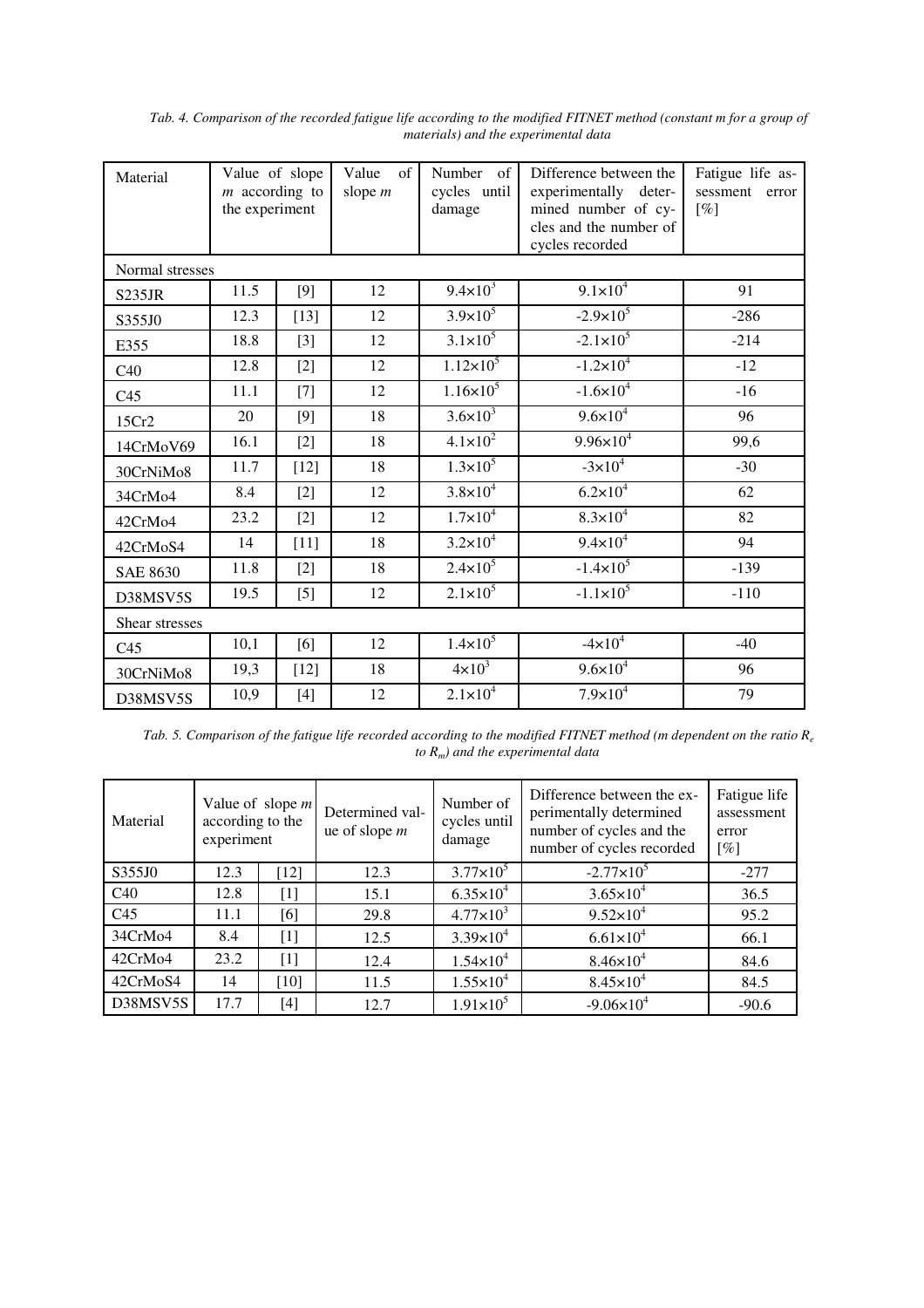

*Fig. 3. Diagrams presenting a comparison of methods of evaluating the high-cycle fatigue life for: a) steel C40 in normalized state, b) steel C45 in normalized state, c) steel 42CrMoS4 in thermally improved state, and d) legend* 

# **6. Summary and conclusions**

Based on the above verification results the following conclusions can be formulated:

- − Using only analytical methods can lead to considerable fatigue life assessment errors (as much as 573%).
- The application of experimental methods results in considerable financial inputs and leads to the results conservative in use.
- − As pointed in this paper, it is possible to combine the existing knowledge on analytical methods with purposeful support with data from similar experiments; such approach has been referred to as the analytical-experimental approach or it can be referred to in short as the hybrid approach.
- An essential quality of the hybrid approach is the dependence of exponent m from the type and state of the construction element material the approximate value of which can be determined based on the literature data or experimental data of similar materials.
- Two analytical methods have been recognised as are worth considering for engineering applications; the method with a proposed value of exponent m for a specific group of materials and the method with the slope exponent dependent on the ratio of Re to Rm.
- The application of the hybrid approach leads to decreasing the fatigue life assessment error from 573% (as shown in paper [12]) to 286%, as demonstrated in Tables 4 and 5 (for the assumed area of analysis).